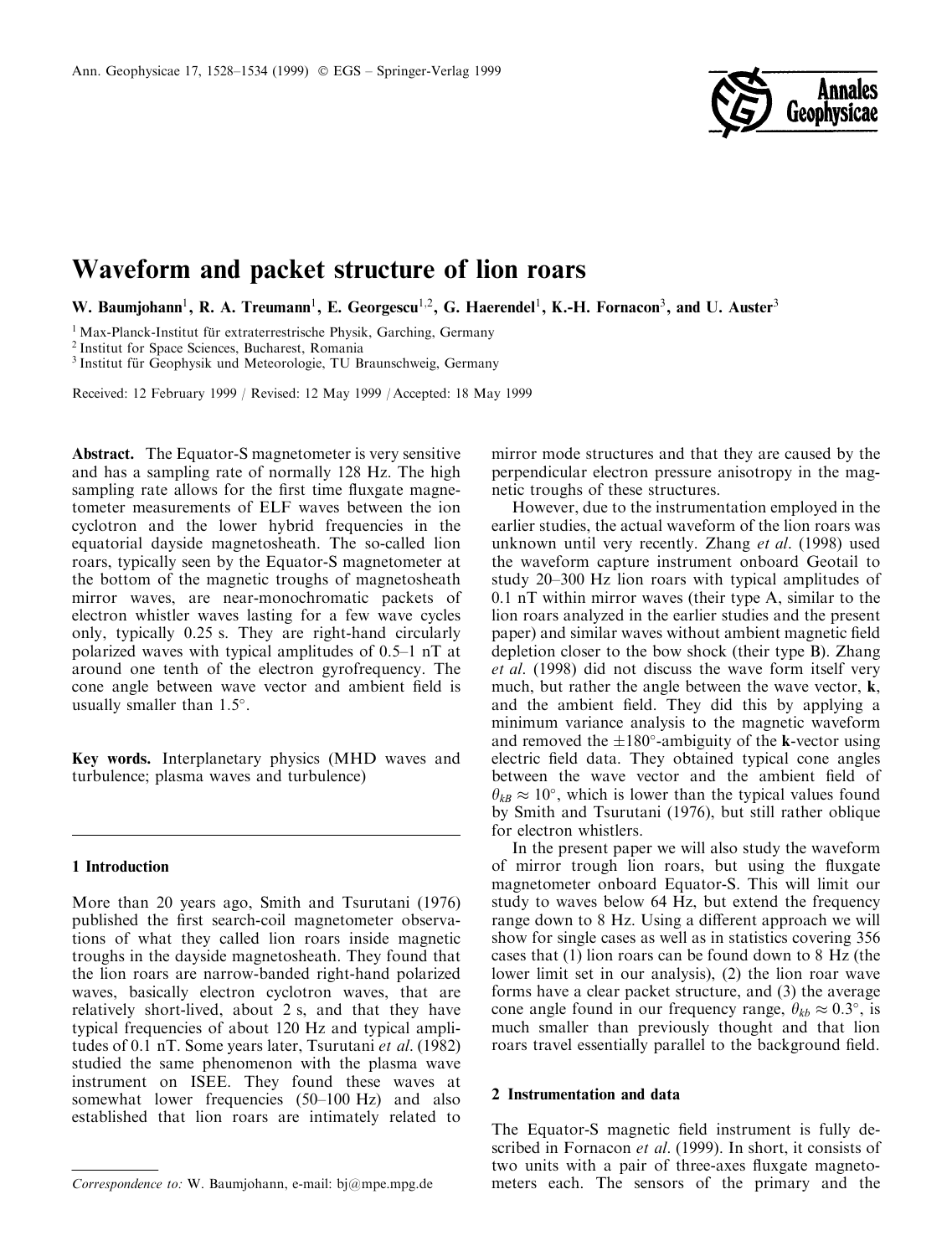redundant units are mounted on two rigid booms, with the main sensor located at the end of the 1.8-m boom and the other 50 cm further inboard. The sampling rate is 128 vectors/s in normal mode, when only the outboard magnetometer is used, and 64 vectors/s for dual mode operation. The amplitude resolution is 16 bit and ranges are selected automatically in steps of 4 between 256 and 64000 nT. The data used in the present study are mainly 128 Hz data, all sampled with a resolution of about 10 pT in the 256 nT mode.

For the four months the Equator-S encountered the near-magnetopause day- and morningside magnetosheath, we searched for all occurrences of mirror modes and looked into each of their troughs or minima to find lion roars. We were successful in 356 cases.

# 3 Case studies

Before proceeding to the full data set, we will first present six typical examples. The upper panel of Fig. 1 shows the magnetic amplitude of a magnetosheath mirror mode observed on 24 January 1998. Note that the trough is rather deep, with  $\Delta B/B \approx 1$ , and that the field in the trough's center is slightly enhanced. Actually, we found that most mirror troughs had  $\Delta B/B \approx 1$  and many had a stronger core field.

The lion roars can already be recognized in the unfiltered data (see Fig. 7 of Fornacon et al., 1999) but here we use high-pass filtered ( $f \geq 4$  Hz) components in mean field-aligned coordinates (middle panels of Fig. 1). Three lion roar events, stretching over about 1 s each could be identified in the trough. The lion roars do not appear right at the center of the trough, but rather at its edges, on both sides of the stronger core field. In all three cases, the two transverse components are nearly identical but phase-shifted by  $90^\circ$ , indicating right-hand circular polarization of the wave, just as expected for electron whistlers.

Since the lion roar signals are rather short-lived, we use a wavelet analysis to determine spectrograms of the signals. The wavelet used is the so-called Morlet wavelet, which is best suited for this type of analysis (Lui and Najmi, 1997; Torrence and Compo, 1998). By transforming the complex signal  $(B_{r,l} = B_x \pm iB_y)$ , we calculate the right-hand and left-hand polarization spectrograms. The lower panel of Fig. 1 shows the spectrograms of the right-hand polarized signals.

The left-most diagrams show one of the strongest and longest-lived lion roar signal wave form we found in our data set, about 10 wave cycles with an amplitude of  $\pm 1$  nT. The signal is nearly monochromatic with a center frequency near 15 Hz. This is less than 1/20 of the electron gyrofrequency near 350 Hz. The lion roar in the middle panels has a somewhat higher frequency of 21.5 Hz despite of the same background field magnitude. Moreover, it is clearly broken into  $3-4$  wave packets, some of them lasting only for 2–3 wave cycles. The third lion roar (in the right-most diagrams) has again a somewhat different center frequency (18 Hz).

We have also determined the wave normal direction as the direction of the minimum variance, i.e., along the eigenvector having the smallest eigenvalue in a minimum variance or principal component analysis (see, for example, Smith and Tsurutani, 1976; Zhang et al., 1998). The wave normal direction, i.e., its k-vector, was clearly aligned with the background magnetic field. The cone angle,  $\theta_{kb}$ , had values of 1.1°, 0.1°, and 0.7° during the three events.

A clear packet structure can also be seen in Fig. 2, which shows wave forms and wavelet spectrograms for two other lion roar wave packet trains inside a magnetic



Fig. 1. Mirror mode trough, embedded lion roar wave forms perpendicular to the mean field, and right-hand polarized wavelet spectrograms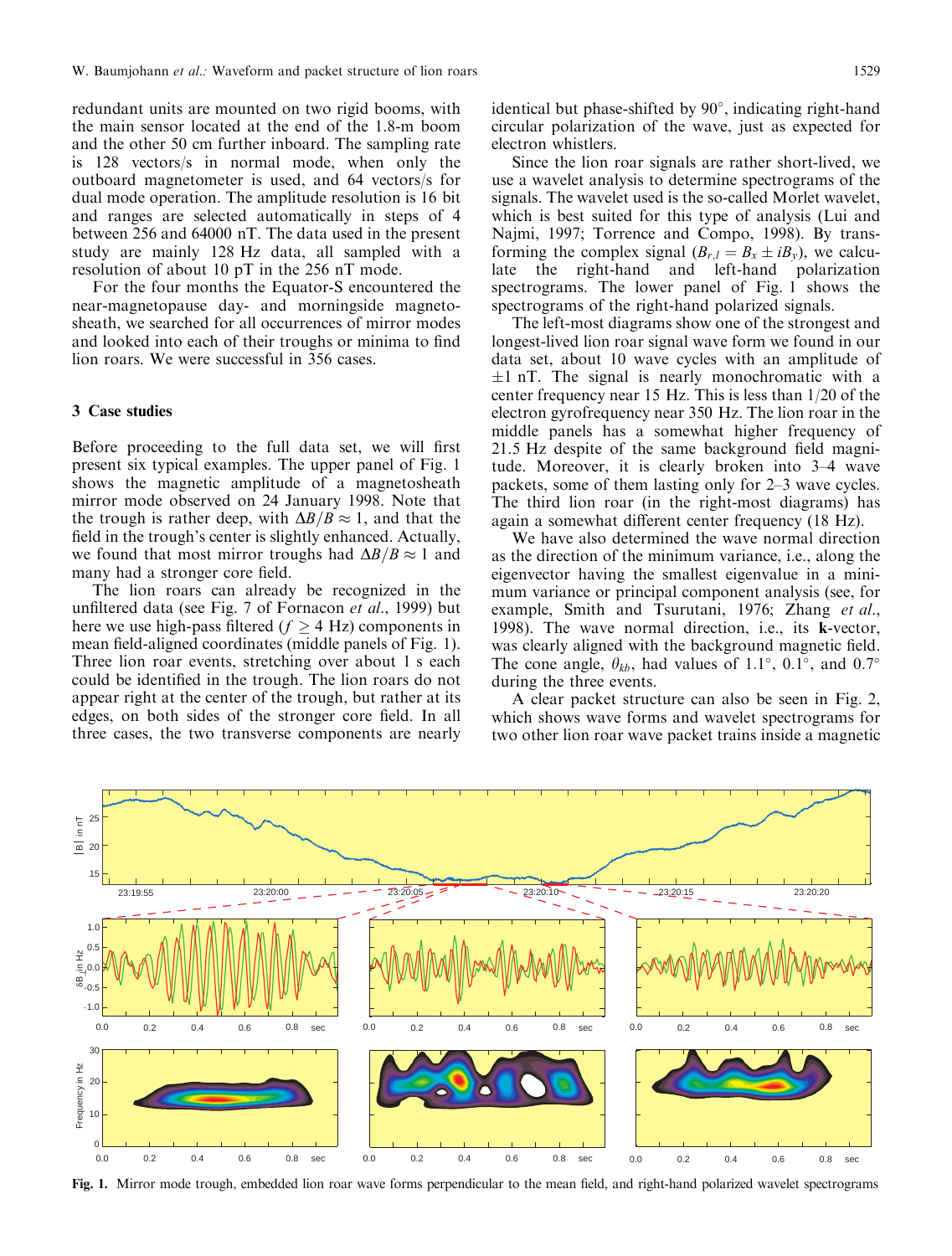

Fig. 2. Mirror mode trough, embedded lion roar wave forms, and right-hand polarized wavelet spectrograms

trough detected on 28 January 1998. Both wave trains last about 1.2 s and contain four and two clearly discernible wave packets, respectively. They occur just 4 s apart on both sides of a stronger core field. While  $f_{ce} \approx 420$  Hz for both events, the lion roar frequency at 40 and 25 Hz, respectively, is distinctly different for the two events. The cone angle between the wave vector and the ambient field varied between  $0.1-0.6^{\circ}$  during the four wave packets of the first lion roar event, while it attained values of  $0.25^{\circ}$  and  $0.15^{\circ}$  during the first and second wave packet of the second event, respectively.

Another lion roar signal is shown in Fig. 3. It occurred on 5 March 1998 and this time the mirror trough did not contain a stronger core field. Again, the wave train lasts for about one second, but it shows considerable internal structure, with some wave packets lasting only for 3–4 wave cycles. In addition, one finds that the frequency varies during the event, from about 40 Hz to just above 20 Hz, i.e., by a factor of two. In contrast, the electron gyrofrequency drops only slightly, from 360 Hz to 310 Hz, during the event. The change in frequency proceeds in a series of glitches from packet to packet, both in upper and lower frequency cut-off. The cone angle,  $\theta_{kb}$ , ranged between 0.1° and 0.4° during the event.

# 4 Statistics

Including the six cases discussed above, we have analyzed the average properties of all 356 lion roar wave packets, which found in 4-months-worth of noonto-morning magnetosheath data in the frequency range between 8 and 64 Hz. In particular we will look at the frequency and its dependence on the mirror trough background field, the duration of the lion roar wave packets, and the cone angle of the wave vector with the ambient field.

Figure 4 shows the occurrence distribution of the lion roar frequencies, normalized to the electron gyrofrequency,  $f_{ce}$ . The normalized frequencies are fairly evenly distributed in the range  $0.05 \le f/f_{ce} \le 0.15$ , with an average normalized frequency close to 0.1. Case distribution as well as average value are not too different to those found by Zhang et al. (1998), except that we naturally lack the comparatively few samples in their higher-frequency tail due to our lower high-frequency limit.

The packet structure of the lion roars is clearly visible in most of the cases presented in the previous section, is



Fig. 3. Mirror mode trough, embedded lion roar waveform, and right-hand polarized wavelet spectrogram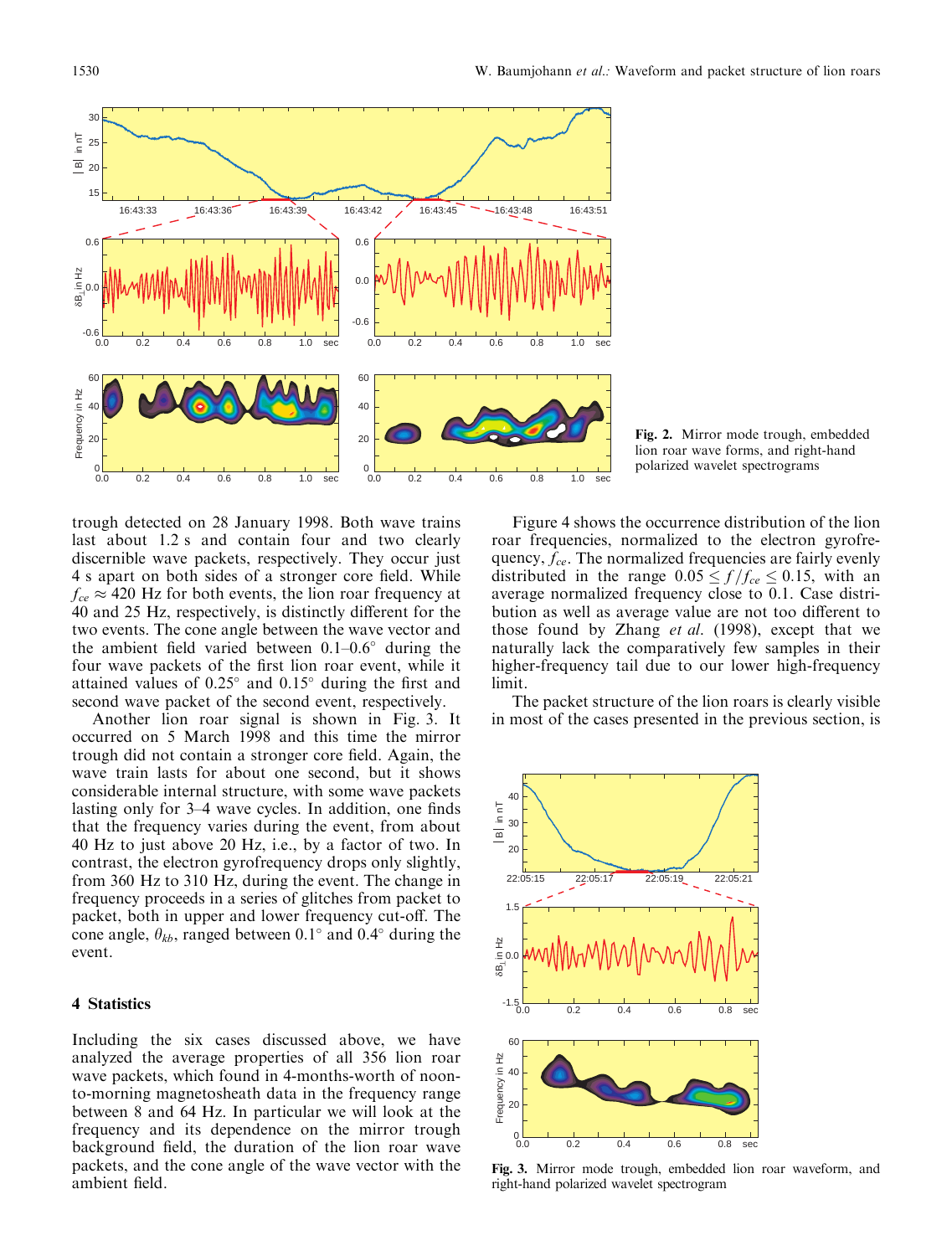

Fig. 4. Occurrence distribution of normalized lion roar frequencies

also found in the bulk of the 356 cases. Figure 5 gives the occurrence rates of the duration of the lion roar wave packets in number of wave cycles. Half of all cases have a wave packet length of less than five wave cycles and about 85% last less than ten wave cycles.

As for the case studies, we have also performed a minimum variance analysis for all 356 cases and compared the wave vector direction with the ambient field direction. The occurrence distribution of the cone angle,  $\theta_{kb}$ , is given in Fig. 6. Except for ten cases with  $1.5^{\circ} \le \theta_{kB} \le 5^{\circ}$ , all cone angles are smaller than 1.4°. In fact, about half of the lion roar wave packets travel along the ambient magnetic field with cone angles smaller than  $0.2^\circ$ .

These values are definitely much smaller than the typical cone angles of  $10-30^\circ$  found by Zhang *et al.* (1998) and Smith and Tsurutani (1976). Why? Looking into Fig. 7 of Fornacon et al. (1999), one notices that the ambient field direction easily changes by  $5-20^{\circ}$ during a lion roar event lasting several seconds. We have done the minimum variance analysis on the wave packets with their average duration of 250 ms and compared the wave propagation direction with the average of the ambient field over the same period. We suspect that the authors of the earlier papers have used longer stretches of data for their minimum variance analysis and/or for averaging the background field direction.

#### 5 Summary

The present study complements the earlier observations of lion roars, by extending the frequency range to lower values. While search coil magnetometers and plasma wave instruments are somewhat insensitive to the frequency range of some tens of Hertz, the Equator-S



Fig. 5. Occurrence distribution of lion roar wave packet duration



Fig. 6. Occurrence distribution between lion roar wave vector and ambient magnetic field. Ten more cases (between  $1.5^{\circ}$  and  $5^{\circ}$ ) have been omitted from this diagram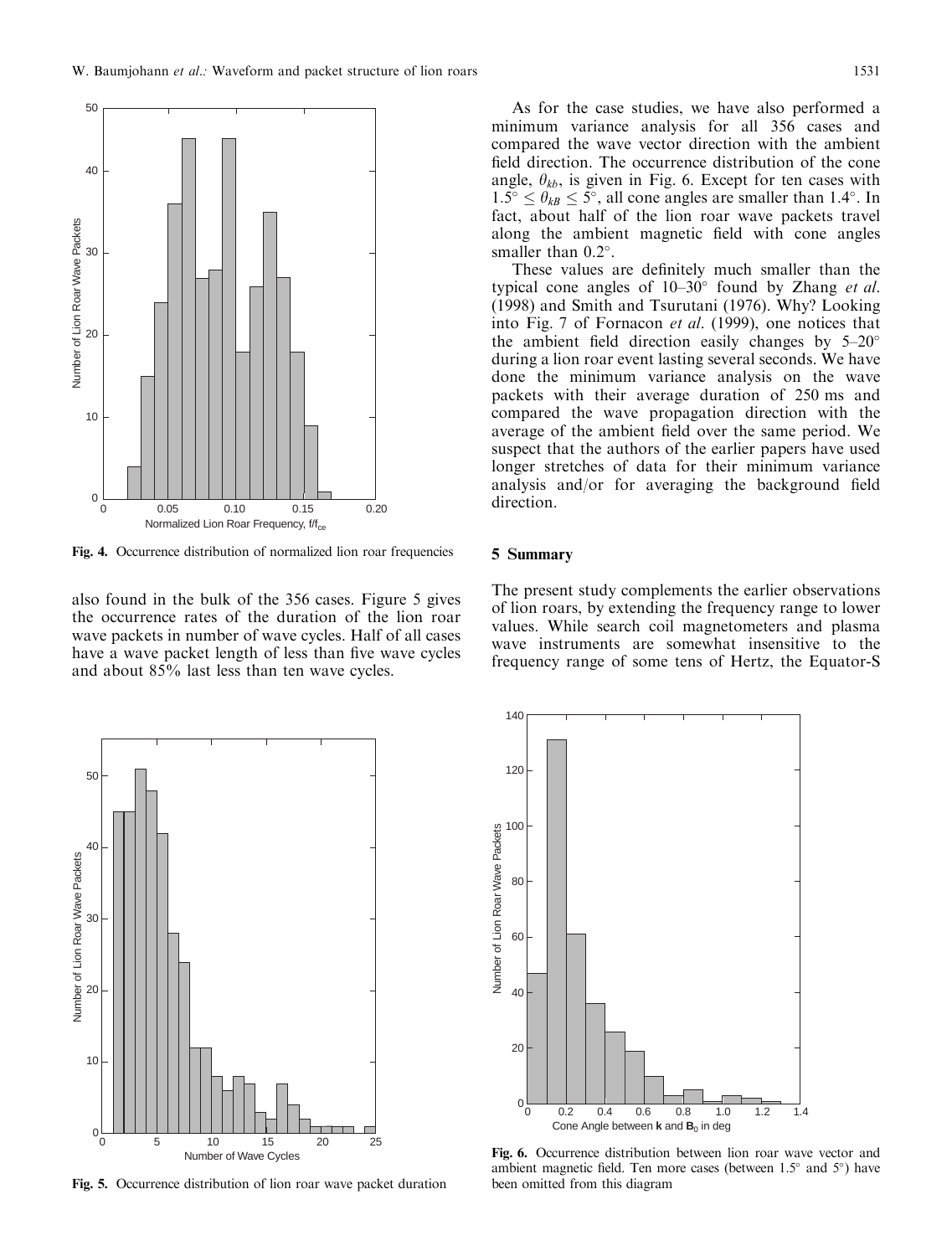

Fig. 7. The resonant electron velocity space as inferred from observations. The velocities are in units of the electron Alfvén velocity,  $v_{Ae}$ . The vertical dashed line at  $v_{\parallel} = 1$  is the low energy boundary of the whistler resonance. The grey box shows the resonant region of electrons responsible for the emission of whistler waves. The solid ellipses are the iso-density contours of the weakly anisotropic electron distribution. The light circles show an isotropic distribution for comparison. Resonance takes place only in the narrow resonance region. As discussed in the text, nonlinear interaction may lead to the evolution of some residual bulge (not shown) in the resonant region which would be responsible for the observed emission

magnetometer, with a Nyquist frequency of 64 Hz, cannot cover the higher frequency range, but our observations show that lion roar electron whistlers can be observed down to 10 Hz, with similar characteristics as at higher frequencies, but also some new features:

- 1. Lion roars are near-monochromatic right-hand circularly polarized waves.
- 2. Lion roars have typical frequencies of 0.05–0.15  $f_{ce}$ .
- 3. Lion roars have typical amplitudes of  $0.2-1.0$  nT.
- 4. Lion roars have a wavelet-like packet structure with typical durations of 3–8 wave cycles;
- 5. Lion roars travel nearly parallel along the ambient magnetic field, more field-aligned than previously thought.

Average numbers for frequency, packet duration, and cone angle  $\theta_{kB}$  are given in Table 1.

## 6 Discussion

The most obvious observation is the narrow-bandedness of the signal. Since we know that it is in the right-hand

Table 1. Average frequency, wave packet duration, and cone angle between wave vector and ambient field for 356 cases

| Quantity                                               | Average                                                            |                                                |
|--------------------------------------------------------|--------------------------------------------------------------------|------------------------------------------------|
| Center frequency<br>Packet duration<br>Wave cone angle | $f = 33$ Hz<br>$\Delta t = 0.25$ s<br>$\theta_{kR} = 0.33^{\circ}$ | $f/f_{ce} = 0.09$<br>$f \Delta t = 5.9$ cycles |

parallel whistler mode and is generated inside the magnetic trap configuration of a single mirror mode, parallel whistler instability theory applies. Under the assumption that the trapped electrons are anisotropic, dilute, and sufficiently energetic for justifying the application of linear theory, the upper frequency limit of the emission is expected at

$$
\frac{f_{\text{max}}}{f_{ce}} = \frac{A_e}{A_e + 1} \tag{1}
$$

The observed values for the frequency ratio suggests that the electron temperature anisotropy is of the order of  $A_e = T_{\perp}/T_{\parallel} - 1 \approx 0.1$  for all the events. On the other hand, we can take advantage of the whistler resonance condition

$$
\frac{v_{\parallel \text{res}}}{f_{ce} \lambda_{\parallel}} = \frac{f}{f_{ce}} - 1\tag{2}
$$

which holds at both the upper and lower frequency limits. Writing it explicitly for these two limits we have

$$
v_{\parallel \text{min}}/\lambda_{\parallel \text{min}} = f_{\text{max}} - f_{ce}, \quad v_{\parallel \text{max}}/\lambda_{\parallel \text{max}} = f_{\text{min}} - f_{ce}
$$
 (3)  
In addition, the whistler dispersion relation imposes a  
condition on the parallel wave length

$$
\lambda_{\parallel}^2 = \left(\frac{c}{f_{pe}}\right)^2 \frac{f_{ce}}{f} \tag{4}
$$

Taken at the upper frequency cut-off, the resonance condition sets a lower limit on the parallel velocity of the resonant electrons

$$
\frac{v_{\parallel \text{min}}}{v_{Ae}} = \left(1 - \frac{f_{\parallel \text{max}}}{f_{ce}}\right) \left(\frac{f_{ce}}{f_{\parallel \text{max}}}\right)^{1/2} \tag{5}
$$

which we estimate as  $v_{\parallel \text{min}} \approx 2.7v_{\text{Me}}$ , roughly three times the local electron Alfven speed (note that the waves and particles are antiparallel for resonance). In terms of the anisotropy the former expression reads

$$
\left|\frac{v_{\parallel \min}}{v_{Ae}}\right| = \frac{A_e^{-1/2}}{A_e + 1} \tag{6}
$$

Similarly, the lower frequency cut-off sets an upper limit on the resonant speed. Defining  $\alpha = f_{\text{min}}/f_{\text{max}}$  as the ratio of the measured frequency cut-offs, one obtains

$$
v_{\parallel \text{max}}/v_{\parallel \text{min}} = \alpha^{-1/2} [A_e (1 - \alpha) + 1]^{3/2}
$$
 (7)

Inserting the observed values yields

$$
v_{\parallel max} \approx 1.53 v_{\parallel min} \approx 4.14 v_{Ae} \tag{8}
$$

The estimated anisotropy suggests that the perpendicular energy  $\mathscr{E}_\perp$  of the resonant particles is comparable to their parallel energy,  $\mathscr{E}_\perp \approx 1.1\mathscr{E}_\parallel$ . The magnetic energy per electron is given by  $\mathscr{E}_B = m_e v_{Ae}^2 / 2$  yielding for the minimum parallel resonant energy  $\mathscr{E}_{\parallel \text{min}} \approx 7.3 \mathscr{E}_{B}$ , and for the perpendicular energy of the resonant particles at instability threshold,  $\mathscr{E}_{\perp m i n} \approx 8.0 \mathscr{E}_{B}$ . Hence, the total energy of resonant electrons at threshold is  $\mathscr{E}_{\min} \approx 15.3 \mathscr{E}_{B}$ . Proceeding along the same lines for the resonant electrons at maximum resonant energy, we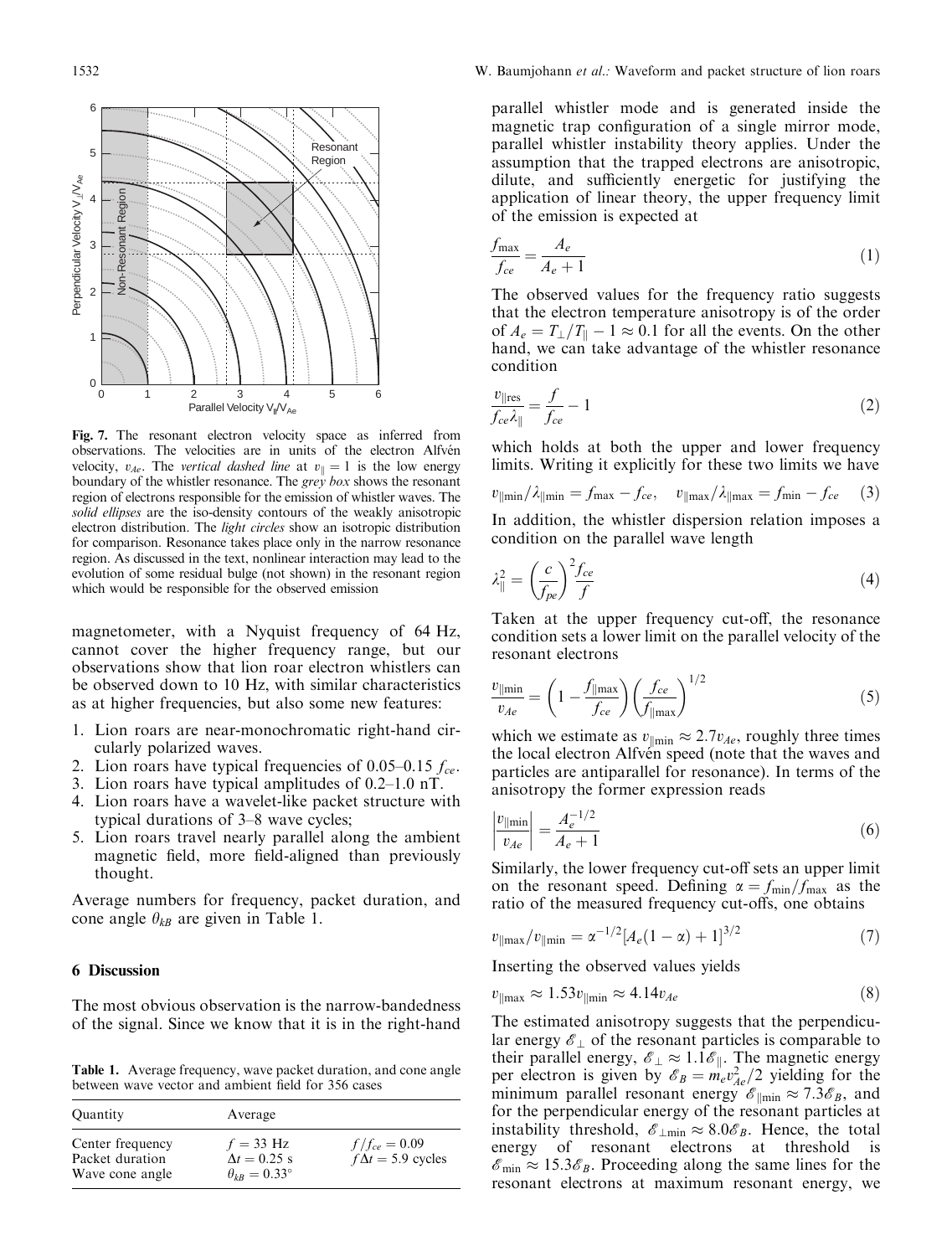obtain the corresponding values  $\mathscr{E}_{\parallel max} \approx 17.1\mathscr{E}_{B}$  for the maximum parallel resonant energy,  $\mathscr{E}_{\text{max}} \approx 18.8 \mathscr{E}_{B}$  for the perpendicular electron energy at maximum resonance, and  $\mathscr{E}_{\text{max}} \approx 36.0 \mathscr{E}_{B}$  for the maximum total energy of the electrons at resonance. These estimates show that the resonant electrons cover the narrow energy range of

$$
15.3 \le \frac{\mathcal{E}}{\mathcal{E}_B} \le 36 \tag{9}
$$

with  $\mathscr{E}_{\text{max}}/\mathscr{E}_{\text{min}} \approx 2.35$  only.

Figure 7 shows the region of resonance in the  $v_1-v_k$ plane. The resonant region is a narrow rectangular domain instead of the vertically extended resonant strip expected in usual whistler resonance interaction. The vertical dashed line at  $v_{\parallel} = v_{Ae}$  is the low energy threshold boundary above that whistler instability may set on for positive anisotropy. Clearly the resonant region is sufficiently far above this boundary. Resonance seems to be possible only in a very narrow domain in velocity space and only a limited group of nearly monochromatic energy electrons contributes to wave growth. One possible reason is that these are just the electrons which can be trapped in the mirror wave field. The solid lines in the figure show the slight deviation of the electron iso-density contours from isotropy for a weak anisotropy of  $A_e \approx 0.1$ .

In order to check if the assumption of trapping is satisfied we can use the constancy of the magnetic moment  $\mu = \mathscr{E}_{\perp}/B$  both at the field maximum and minimum. This leads to

$$
\frac{B_{\text{max}}}{B_{\text{min}}} = \frac{\mathcal{E}}{\mathcal{E}_{\perp}} \approx \frac{15.3}{8} \approx 2\tag{10}
$$

which is roughly satisfied in the observations of the mirror modes for electrons mirroring close to the field maximum but still inside the mirror wave bottle.

The ratio of particle energy to magnetic energy per particle gives an idea about the value of the electron  $\beta_e \approx \mathcal{E}/\mathcal{E}_B$ , which is  $\beta_e \approx 10$  in our case. Together with the estimated anisotropy  $A_e \approx 0.1$  and referring to the numerical solutions of the whistler dispersion relation  $(cf., Gary, 1993)$  one finds from Fig. 8 that the maximum growth rate  $\gamma$  of the whistler instability in our case is

$$
\gamma_{\text{max}} \approx 10\omega_{ci} \approx 14 \,\text{rad/s} \tag{11}
$$

From the definition of the whistler growth rate (see Hasegawa, 1975; Treumann and Baumjohann, 1997) we obtain

$$
\frac{\gamma}{2\pi f_{ce}} \approx (2\pi)^{1/2} \frac{n_{\rm res}}{n_0} \frac{v_{Ae}}{v_{\parallel}} \left(\frac{f}{f_{ce}}\right)^{1/2} \left(1 - \frac{f}{f_{ce}}\right)^{5/2} \tag{12}
$$

Inserting the measured values for the frequency ratio,  $f/f_{ce} \approx 0.1$ , taking  $v_{\parallel} \approx 3.5v_{Ae}$ , and using  $\gamma \approx 10m_e/m_i = 5.4 \times 10^{-3}$  for protons, we obtain for the fraction of resonant electrons that contributes to wave growth

$$
n_{\rm res}/n_0 \approx 0.03\tag{13}
$$



Fig. 8. Whistler growth rates in an anisotropic electron plasma as function of the temperature anisotropy  $A_e + 1$  and electron beta  $\beta_e$ (after Gary, 1993). For the measured weak anisotropy  $A_e = 0.1$  and  $1 < \beta_e < 10$  the growth rate is of the order of the ion cyclotron frequency  $\gamma \approx \omega_{ci}$ . The *curves* are drawn for  $f_{pe}/f_{ce} = 100$ , close to that expected in the magnetosheath

implying that about 3% of the total electron population trapped in the mirror mode bottle develops the slight electron anisotropy which excites low frequency lion roars within the mirror modes. This observation raises the question why it is particularly the small group of electrons in the resonant region that drives the lion roar whistlers unstable. This question is not easily answered without measurement of the actual electron distribution function. Since such measurements are not available, we refer to the overall anisotropy of the electron distribution in this paper, as shown in Fig. 7. We show below that the whistlers have relatively large wave intensities. Under such conditions electrons in the resonant region will undergo diffusion from high  $v_{\perp}$  towards higher  $v_{\parallel}$ . This may lead to the formation of a weak residual bulge on the electron distribution located in the resonant strip, similar to the ion-bulge distribution proposed for the nonlinear state of the mirror mode by Kivelson and Southwood (1996). The main electron distribution is then essentially isotropic.

The packet form of the emissions suggests that the whistler mode lion roar emissions reach the nonlinear state. In fact, the measured amplitude of  $\delta B \approx 1 \text{ nT}$ corresponds to a magnetic wave energy density of

$$
\mathcal{E}_{wB} = |\delta B|^2 / 2\mu_0 \approx 4 \times 10^{-13} \,\text{Jm}^{-3} \tag{14}
$$

and a whistler wave electric field of

$$
\delta E_{wE} \approx v_{Ae} \delta B_w \approx 1 \,\text{mVm}^{-1} \tag{15}
$$

or a corresponding electric wave energy density of

$$
\mathscr{E}_w \approx \epsilon_0 |\delta E|^2 / 2 \approx 5 \times 10^{-14} \,\text{Jm}^{-3} \tag{16}
$$

Compared to an estimated plasma thermal energy density of  $nk_BT \approx 10^{-10}$  Jm<sup>-3</sup>, these values correspond